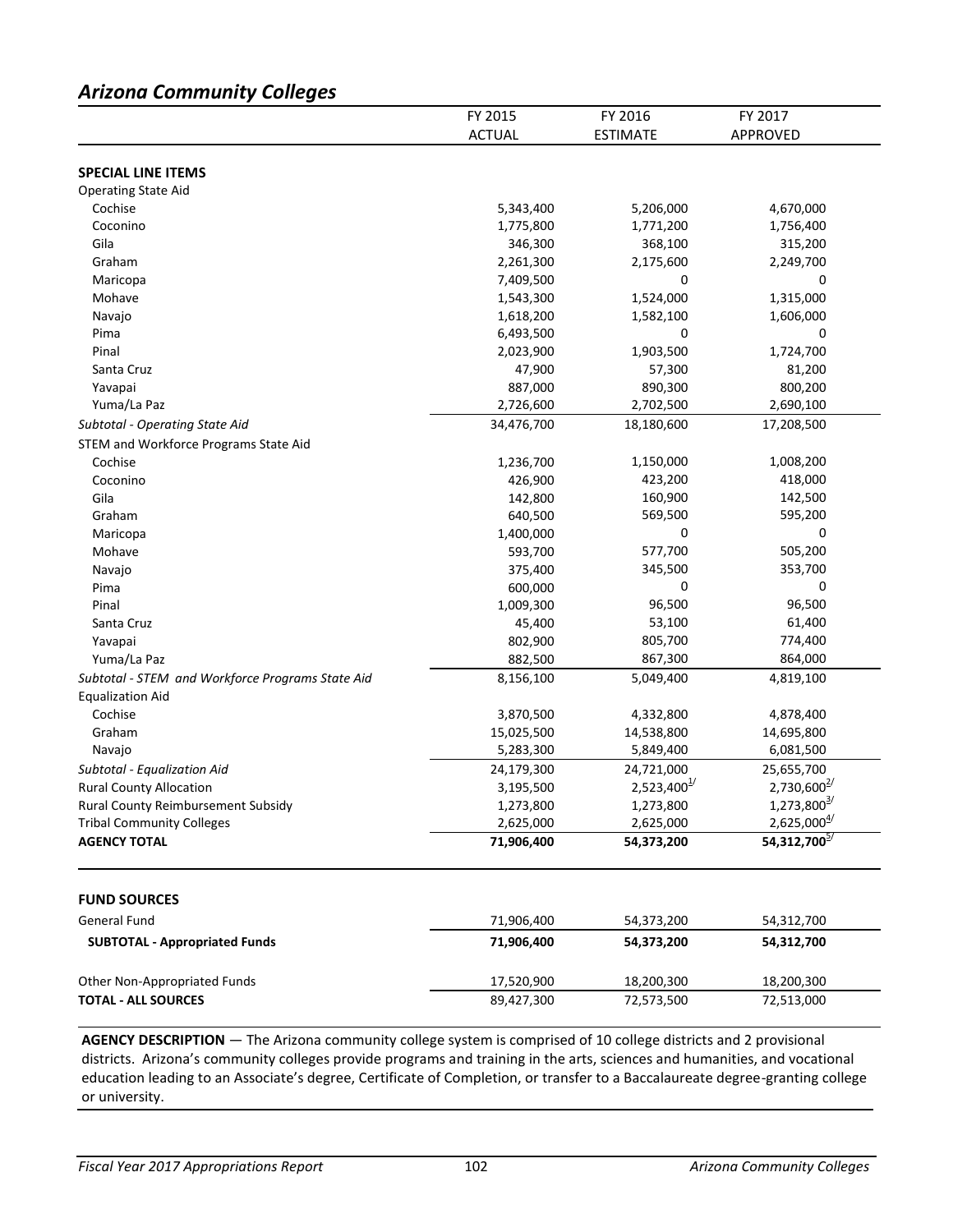#### *Operating State Aid*

The budget includes \$17,208,500 from the General Fund in FY 2017 for Operating State Aid. This amount funds the following adjustments:

#### **Enrollment Changes**

The budget includes a decrease of \$(972,100) from the General Fund in FY 2017 to fund the statutory formula for Operating State Aid.

This amount funds statutory formula costs for a (1,614), or (5.1%), decrease in Full Time Student Equivalent (FTSE) students in rural community colleges *(see Table 1)*. The (1,614) net FTSE decrease consists of a (1,600) FTSE decrease in non-dual enrollment students and a (14) FTSE decrease in dual enrollment students. A.R.S. § 15-1466.01 requires dual enrollment students be funded at 50% for state aid purposes. Dual enrollment refers to high school students who are enrolled in community college courses for both high school and community college credit.

As permanent law, the FY 2016 Higher Education Budget Reconciliation Bill (BRB) (Laws 2015, Chapter 16) eliminated Operating State Aid for Maricopa and Pima.

*Background* – With the exception of Maricopa and Pima, the Operating State Aid Special Line Items provide each community college district with funds for continuing operating and maintenance expenses pursuant to A.R.S. § 15-1466. The Operating State Aid formula adjusts state aid in an amount that reflects changes in the FTSE enrollment count. This enrollment adjustment is calculated by multiplying the change in the most recent year's actual FTSE for each district by the average state aid per FTSE appropriated in the current fiscal year. *(For FY 2017, the last actual FTSE data was from FY 2015.)*

#### *STEM and Workforce Programs State Aid*

\_\_\_\_\_\_\_\_\_\_\_\_

The budget includes \$4,819,100 from the General Fund in FY 2017 for Science, Technology, Engineering and

#### **Table 1**

**Community College Enrollment**

| <b>District</b> | FY 2014<br><b>FTSE</b> | FY 2015<br><b>FTSE</b> | Percentage<br>Change |
|-----------------|------------------------|------------------------|----------------------|
|                 |                        |                        |                      |
| Cochise         | 7,221                  | 6,338                  | $(12.2)\%$           |
| Coconino        | 2,092                  | 2,066                  | (1.2)%               |
| Gila            | 785                    | 702                    | $(10.6)\%$           |
| Graham          | 2,765                  | 2,897                  | 4.8%                 |
| Mohave          | 2,919                  | 2,554                  | (12.5)%              |
| Navajo          | 1,825                  | 1,853                  | 1.5%                 |
| Pinal           | 4,354                  | 4.069                  | (6.5)%               |
| Santa Cruz      | 254                    | 293                    | 15.4 %               |
| Yavapai         | 4,002                  | 3,849                  | (3.8)%               |
| Yuma/La Paz     | 5,451                  | 5,433                  | (0.3)%               |
| Total           | 31,668                 | 30,054                 | (5.1)%               |

Mathematics (STEM) and Workforce Programs State Aid (formerly Capital Outlay State Aid). This amount funds the following adjustments:

#### **Enrollment Changes**

The budget includes a decrease of \$(230,300) from the General Fund in FY 2017 to fund STEM and Workforce Programs State Aid.

As session law, the FY 2017 Higher Education BRB (Laws 2016, Chapter 130) suspended the program's funding formula in A.R.S. § 15-1464 for FY 2017 and instead funded the amounts specified in the General Appropriation Act, which totaled \$4,819,100. That amount provides full formula funding for all rural districts in FY 2017 except for Pinal, which is limited to \$96,500 in STEM and Workforce Programs State Aid.

The budget continues to fully fund the formula for all rural districts except for Pinal, which has been kept flat at \$96,500. If Pinal was fully funded it would cost an additional \$751,000.

As permanent law, the FY 2016 Higher Education BRB eliminated STEM and Workforce Programs State Aid for Maricopa and Pima.

- 1/ Each year, the Rural County Allocation is determined by enrollment counts submitted to the JLBC Staff. The JLBC Staff is required to report the county withholdings to the Treasurer by May 15 for the upcoming fiscal year. The FY 2016 Appropriations Report was published prior to this report and included an estimated total of \$3,195,500 for Rural County Allocation in FY 2016. The amount was subsequently revised to \$2,523,400.
- $2/$  A.R.S. § 15-1469.01 provides that the General Fund will pay the initial cost of students attending community colleges who are from counties that are not part of an established community college district, and then the state will withhold these counties' sales tax revenues to offset that cost. In FY 2017 the JLBC Staff calculates that amount to be \$2,730,600. Because this appropriation is in permanent statute, it is not included in the General Appropriation Act.
- 3/ Of the \$1,273,800 appropriated to the Rural County Reimbursement Subsidy line item, Apache County receives \$699,300 and Greenlee County receives \$574,500. (General Appropriation Act footnote)
- 4/ A.R.S. § 42-5031.01 directs the State Treasurer to annually transmit to the tribal colleges 10% of Transaction Privilege Tax (TPT) revenues collected from sources located on the reservation, or \$1,750,000, whichever is less, as well as 5% of TPT revenues collected on the reservation, or \$875,000, whichever is less, to a technical college on the same reservation. Because this appropriation is in permanent statute, it is not included in the General Appropriation Act.
- 5/ General Appropriation Act funds are appropriated as District-by-District Special Line Items.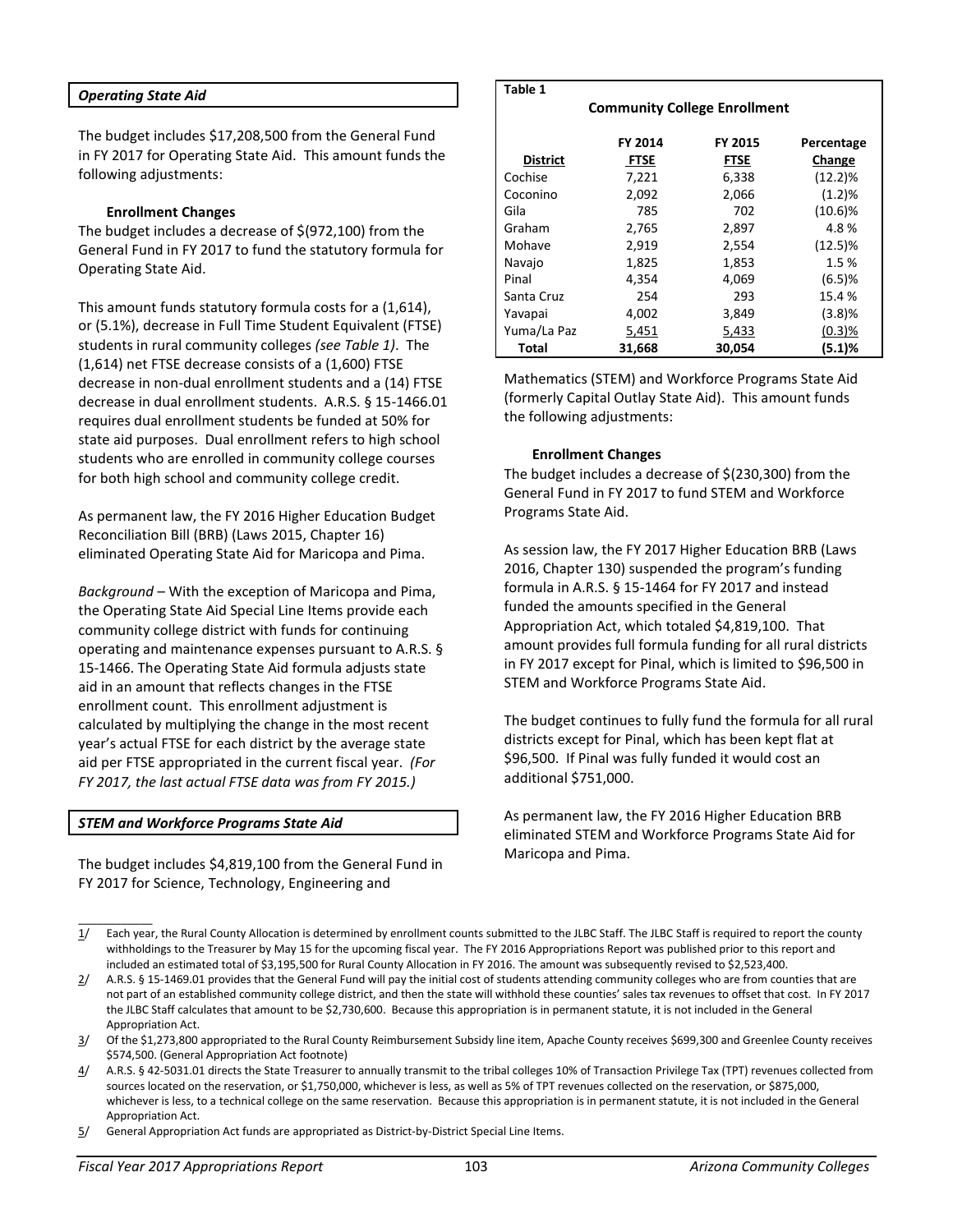*Background* – The STEM and Workforce Programs Special Line Items provide the community college districts with funds for partnerships, faculty, technology equipment, student services, facilities, and property needs pursuant to A.R.S. § 15-1464.

The STEM and Workforce Programs State Aid formula provides per capita funding to districts other than Maricopa and Pima based on the district's size and the most recent year's actual audited FTSE. The statutory formula provides \$210 per FTSE for districts with 5,000 or less FTSE or \$160 per FTSE for districts with greater than 5,000 FTSE.

### *Equalization Aid*

The budget includes \$25,655,700 from the General Fund in FY 2017 for Equalization Aid. This amount funds the following adjustments:

### **Property Value Changes**

The budget includes an increase of \$934,700 from the General Fund in FY 2017 to reflect increased formula costs for funding Equalization Aid due to assessed valuation changes. Detail of specific district changes is shown in *Table 2.* 

| Table 2         |                                             |                    |              |  |  |  |
|-----------------|---------------------------------------------|--------------------|--------------|--|--|--|
|                 | <b>FY 2017 Equalization Funding Changes</b> |                    |              |  |  |  |
|                 |                                             | Year-over-         |              |  |  |  |
| <b>District</b> | FY 2016                                     | <b>Year Change</b> | FY 2017      |  |  |  |
| Cochise         | \$4,332,800                                 | \$545,600          | \$4,878,400  |  |  |  |
| Graham          | 14,538,800                                  | 157,000            | 14,695,800   |  |  |  |
| Navajo          | 5,849,400                                   | 232,100            | 6,081,500    |  |  |  |
| <b>Total</b>    | \$24,721,000                                | \$934,700          | \$25,655,700 |  |  |  |

*Background* – The Equalization Aid Special Line Items provide additional state aid to community college districts with property tax bases that are less than the minimum assessed value specified in A.R.S. § 15-1402. Under the Equalization Aid formula, the minimum assessed valuation is revised by the average change in actual assessed valuation for the most recent year for all rural districts with populations of less than 500,000 persons. For the FY 2017 Equalization Aid formula calculation, the minimum assessed valuation increased 0.4% to \$1.28 billion. *(See Table 3 for the calculation of the growth rate.)* 

Equalization Aid is paid based on the difference between the minimum assessed valuation and the most recent actual assessed valuation for the district. Equalization Aid is calculated at the lesser of \$1.37 per \$100 of the district's assessed valuation or the district's levy rate.

| Table 3                                                                  |    |                              |    |                   |          |  |
|--------------------------------------------------------------------------|----|------------------------------|----|-------------------|----------|--|
| <b>Equalization Growth Factor</b>                                        |    |                              |    |                   |          |  |
|                                                                          |    | for Tax Years (TY) 2014-2015 |    |                   |          |  |
|                                                                          |    |                              |    |                   | TY 2014- |  |
|                                                                          |    | TY 2014                      |    | <b>TY 2015</b>    | 2015     |  |
| District                                                                 |    | <b>Primary AV</b>            |    | <b>Primary AV</b> | % Growth |  |
| Cochise*                                                                 | Ś. | 955,783,500                  | Ś. | 920,583,400       | (3.7)%   |  |
| Graham*                                                                  |    | 211,469,600                  |    | 203,987,400       | (3.5)%   |  |
| Navajo*                                                                  |    | 845,018,200                  |    | 832,770,200       | (1.4)%   |  |
| Coconino                                                                 |    |                              |    |                   | 1.6%     |  |
|                                                                          |    | 1,512,794,300                |    | 1,537,418,200     |          |  |
| Mohave                                                                   |    | 1,727,793,400                |    | 1,685,788,500     | (2.4)%   |  |
| Pinal                                                                    |    | 2,005,151,800                |    | 2,057,547,500     | 2.6%     |  |
| Yavapai                                                                  |    | 2,217,272,800                |    | 2,279,183,400     | 2.8%     |  |
| Yuma/LaPaz                                                               |    | 1,318,262,100                |    | 1,322,095,300     | 0.3%     |  |
| Total                                                                    |    | \$10,793,545,700             |    | \$10,839,373,900  | 0.4%     |  |
| <b>Minimum AV</b>                                                        |    | \$1,271,334,900              |    | \$1,276,674,500   | 0.4%     |  |
| *<br>These districts qualify to receive Equalization Aid under the state |    |                              |    |                   |          |  |
|                                                                          |    |                              |    |                   |          |  |

funding formula.

As noted in *Table 3*, the average rural district assessed value increased by 0.4%, in TY 2015. In comparison, Cochise declined by (3.7)%, Graham declined by (3.5)%, and Navajo declined by (1.4)%. By declining more than the average district, Cochise, Graham, and Navajo qualify for more aid.

In any one year a district's equalization assistance will depend on 1) whether the district falls below the minimum threshold (\$1.28 billion in FY 2017) and 2) whether the district's change in assessed value was less than the rural districts' average and 3) the applicable tax rate.

# *Rural County Allocation*

The budget includes \$2,730,600 from the General Fund in FY 2017 for Rural County Allocation. This amount funds the following adjustments:

### **Formula Increases**

The budget includes an increase of \$207,200 from the General Fund in FY 2017 to reflect increased formula costs for funding Rural County Allocation.

*Background* – The Rural County Allocation Special Line Item facilitates payment to community college districts for students enrolled from counties that are not a part of an established community college district. If a county is not part of a community college district, it is responsible for the cost of their students attending community college in another county. A.R.S. § 15-1469.01 provides that the General Fund will pay the initial cost for these counties and then the state will withhold these counties' sales tax revenues to offset that cost; therefore there is no net General Fund impact. The FY 2015 expenditure of \$3,195,500 was offset by corresponding reductions in the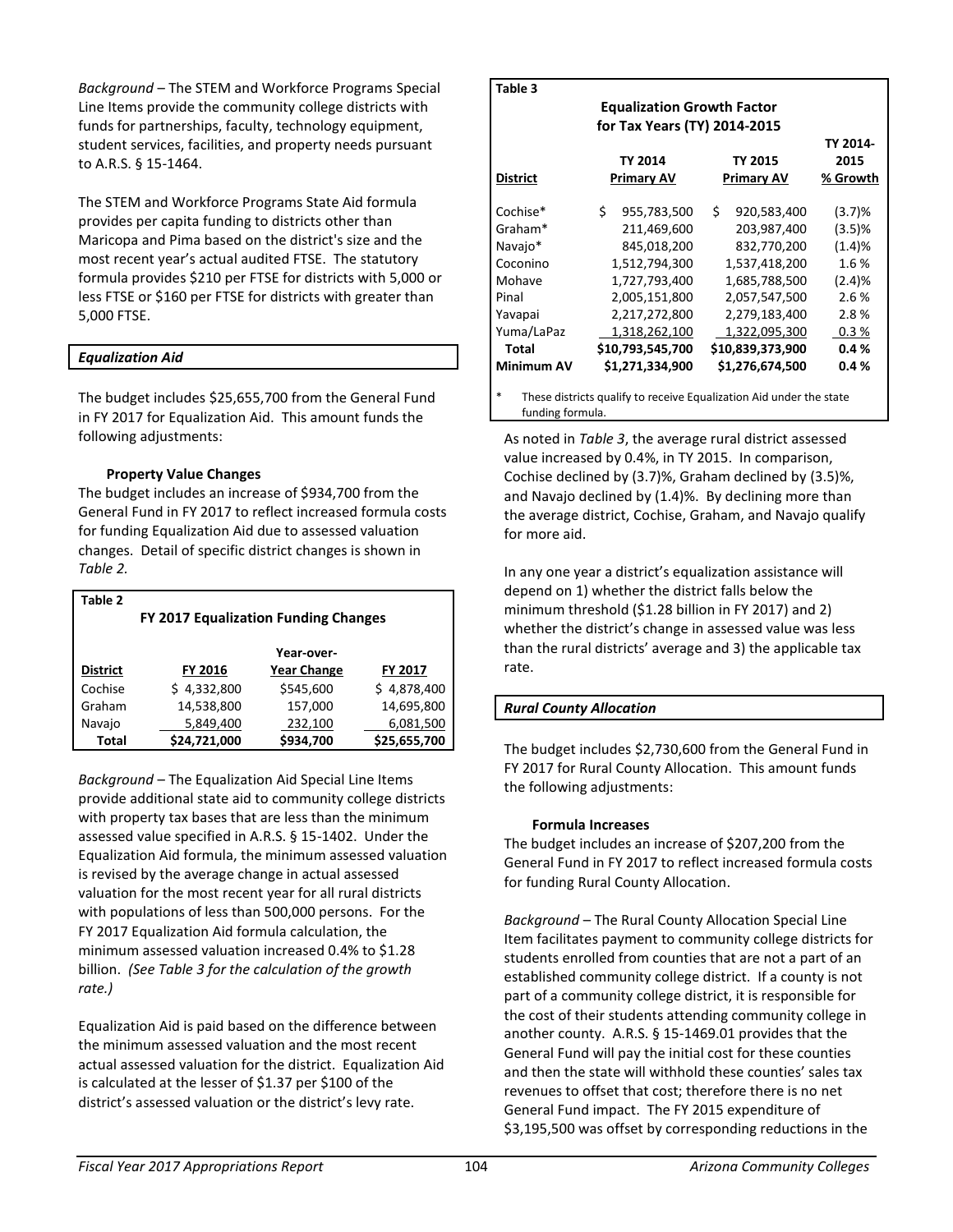counties' sales tax apportionment. The payments made on behalf of the counties are not included in county expenditure limits established in the Arizona Constitution. The county payments are partially offset by a state subsidy. *(See next line item.)*

Each year, the amount is determined by enrollment counts submitted to the JLBC Staff. The JLBC Staff is required by A.R.S. § 1469D to report the county withholdings to the Treasurer by May 15 for the upcoming fiscal year. Prior to this report, the JLBC Staff estimated this amount at \$2,523,400. Based on new data in May 2016, the JLBC Staff reported the amount to be \$2,730,600 for FY 2017.

Monies for the Rural County Allocation are authorized by A.R.S. § 15-1469.01, and therefore do not appear in the General Appropriation Act.

### *Rural County Reimbursement Subsidy*

The budget includes \$1,273,800 from the General Fund in FY 2017 for Rural County Reimbursement Subsidy. This amount is unchanged from FY 2016.

This funding partially offsets the cost to counties that are not part of an established community college district. The funding is appropriated to Apache and Greenlee Counties. The FY 2017 budget allocates \$699,300 to Apache and \$574,500 to Greenlee.

### *Tribal Community Colleges*

The budget includes \$2,625,000 from the General Fund in FY 2017 for Tribal Community Colleges. This amount is unchanged from FY 2016.

*Background* – A.R.S. § 42-5031.01 allows any qualifying tribal community college to receive \$1,750,000, or 10% of the Transaction Privilege Tax (TPT) revenues collected from all sources located on the reservation, whichever is less. These monies provide tribal community colleges with funding for maintenance, renewal, and capital expenses. A.R.S. § 42-5031.01 also allows any additional technical college located on the same reservation to receive \$875,000, or 5% of the TPT revenues collected from sources located on the reservation, whichever is less. Actual amounts for FY 2017 will depend on FY 2017 collections. Given the language of A.R.S. § 42-5031.01, these monies do not appear in the General Appropriation Act.

This funding is limited to tribes that enter into a compact with the Executive. The FY 2016 Higher Education BRB extended the deadline for tribes to enter into a compact

from September 1, 2012 to September 1, 2017. Diné College and Navajo Technical College on the Navajo Nation are the only schools that currently qualify to receive TPT revenues. The only other existing tribal community college in Arizona is Tohono O'Odham Community College. If Tohono O'Odham enters into a compact with the Executive before September 1, 2017 it would receive roughly \$176,400, which is 10% of the total FY 2015 TPT collections from the reservation.

Laws 2016, Chapter 148 increased the term of an initial compact from 10 to 20 years and changed the time of a JLBC review required for a compact renewal from the last year of the term to the fourth year prior to the expiration of the term. The Navajo Nation compact is set to expire in 2020. If the Navajo Nation enters into a new 20-year compact with the Executive, the next JLBC review would be in 2036.

The budget assumes that \$1,750,000 will be distributed to Diné College and \$875,000 will be distributed to Navajo Technical College in FY 2017. These amounts represent 10% and 5%, up to \$1,750,000 and \$875,000, respectively, of the estimated TPT revenues to be collected in the Navajo reservation in FY 2017.

### *Other Issues*

### *Long-Term Budget Impacts*

As part of the budget's 3-year spending plan, the JLBC Staff estimates Community College statutory caseload changes will require an additional \$256,600 in FY 2018 and an additional \$388,600 in FY 2019.

These estimates are based on:

- Flat enrollment growth
- Assessed valuation growth of 1.0% in FY 2018 and 1.5% growth in FY 2019

### *Community College Revenue Sources*

In addition to state General Fund monies, Arizona's community colleges receive revenues from a number of other sources, including student tuition and fees, local property taxes, grants, and other monies generated by the colleges. Of the total, the community colleges receive 2.6% of their revenues (excluding bond proceeds) from state aid.

For FY 2016, base operating revenues from all sources are estimated to be \$1,828,917,100, which would be an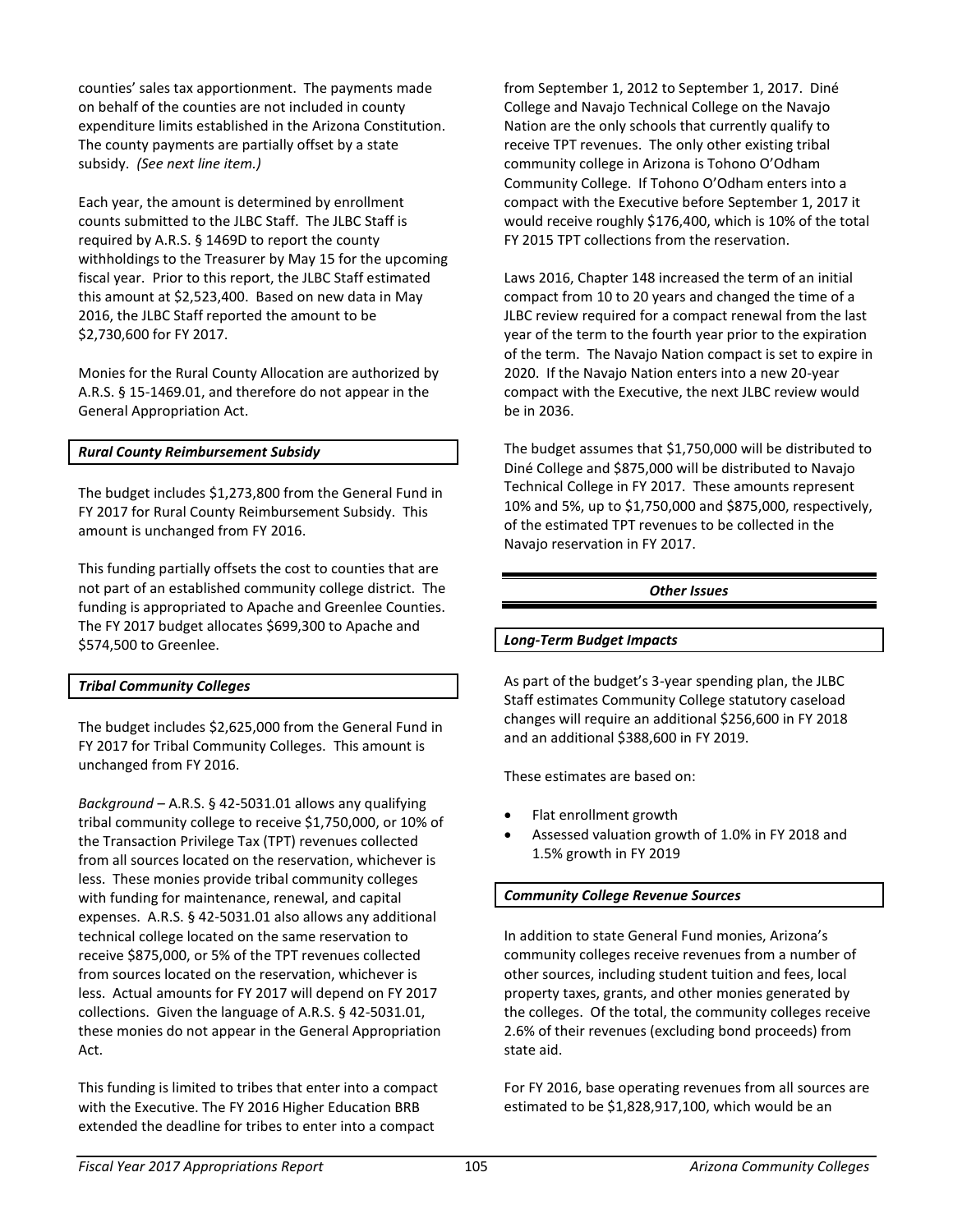#### **Table 4**

#### **Total Estimated Community College Revenues – FY 2016**

|                          |                  |                     |               |               |                |                     |                     | % Change  |
|--------------------------|------------------|---------------------|---------------|---------------|----------------|---------------------|---------------------|-----------|
|                          |                  |                     | Property      |               |                | FY 2016             | FY 2015             | from      |
| <b>District</b>          | <b>State Aid</b> | <b>Tuition/Fees</b> | Taxes         | Grants        | Other $^{1/2}$ | Total <sup>2/</sup> | Total $\frac{3}{2}$ | FY 2015   |
| Cochise                  | \$10,688,800     | \$8,363,900         | \$20,028,200  | \$15,204,700  | \$1,454,300    | \$55,739,900        | \$51,863,100        | 7.5%      |
| Coconino                 | 2,194,400        | 7,693,200           | 9,467,400     | 7,336,000     | 1,038,100      | 27,729,100          | 26,296,300          | 5.4%      |
| Gila <sup>4/</sup>       | 529,000          | 1,400,000           | 4,112,000     | 130,000       | 475,000        | 6,646,000           | 5,285,600           | 25.7%     |
| Graham                   | 17,283,900       | 7,179,500           | 5,887,100     | 11,430,500    | 9,474,500      | 51,255,500          | 44,043,100          | 16.4%     |
| Maricopa                 | -                | 286,437,400         | 517,264,500   | 274,420,900   | 54,097,500     | 1,132,220,300       | 996,068,500         | 13.7%     |
| Mohave                   | 2,101,700        | 8,830,000           | 21,792,200    | 8,661,900     | 571,500        | 41,957,300          | 42,016,600          | (0.1)%    |
| Navajo                   | 7,777,000        | 4,600,000           | 14,470,800    | 6,054,500     | 2,985,500      | 35,887,800          | 35,055,700          | 2.4%      |
| Pima                     |                  | 54,899,000          | 104,315,000   | 62,394,000    | 5,462,000      | 227,070,000         | 207,765,900         | 9.3%      |
| Pinal                    | 2,000,000        | 13,650,000          | 49,614,000    | 25,503,500    | 2,117,000      | 92,884,500          | 81,866,600          | 13.5%     |
| Santa Cruz <sup>4/</sup> | 110.400          | 0                   | 1,483,700     | 20,000        | 11,200         | 1,625,300           | 1,534,100           | 5.9%      |
| Yavapai                  | 1,696,000        | 12,273,000          | 47,635,600    | 14,559,000    | 4,339,000      | 80,502,600          | 76,574,800          | 5.1%      |
| Yuma/La Paz              | 3.569.800        | 14,003,000          | 33,770,500    | 19,132,700    | 4,922,800      | 75,398,800          | 78,762,600          | $(4.3)\%$ |
| Total                    | \$47,951,000     | \$419,329,000       | \$829,841,000 | \$444,847,700 | \$86,948,400   | \$1,828,917,100     | \$1,647,132,900     | 11.0%     |

\_\_\_\_\_\_\_\_\_\_\_\_ 1/ Includes auxiliary programs, interest income, workforce development funds, and transfers.

2/ Total revenues do not include bond proceeds or district fund balances. Including these amounts total revenues are estimated to be \$2,272,288,600 for FY 2016.

3/ Total revenues do not include bond proceeds or district fund balances. Including these amounts total revenues are \$1,755,482,100 for FY 2015.

4/ Gila Provisional Community College contracts with Graham County's Eastern Arizona College in order to provide degree programs. Therefore, Gila's tuition and fee revenues are collected by Graham according to their contract agreement. Santa Cruz Provisional Community College contracts with Cochise County's Community College in order to provide degree programs. Therefore, Santa Cruz's tuition and fee revenues are collected by Cochise according to their contract agreement.

increase of 11.0% from FY 2015. *(See Table 4 for a summary of FY 2016 total revenue estimates.)*

Property taxes are the single largest revenue source for the community colleges, accounting for 45.4% of their revenues. There are 2 types of property taxes: primary and secondary. For the community colleges, primary property taxes are levied for operating purposes and secondary property taxes are levied to pay for capital outlay expenses. Each community college district determines its primary and secondary property tax rates. *(See Table 5 for a summary of FY 2016 property tax rates.)*

In November 2012, Arizona voters approved Proposition 117, which requires primary and secondary taxes to be levied on the same tax base. Previously, taxes were levied

| Table 5                               |         |           |          |                      |  |  |
|---------------------------------------|---------|-----------|----------|----------------------|--|--|
| Community College Tax Rates - FY 2016 |         |           |          |                      |  |  |
|                                       |         |           |          | % Change in          |  |  |
|                                       | Primary | Secondary | Combined | <b>Combined Rate</b> |  |  |
| <b>District</b>                       | Rate    | Rate      | Rate     | from FY 2015         |  |  |
| Cochise                               | \$2.18  | \$0.00    | \$2.18   | 7.0%                 |  |  |
| Coconino                              | 0.49    | 0.12      | 0.61     | 0.8%                 |  |  |
| Gila                                  | 0.85    | 0.00      | 0.85     | (11.2)%              |  |  |
| Graham                                | 2.89    | 0.00      | 2.89     | 8.0%                 |  |  |
| Maricopa                              | 1.26    | 0.23      | 1.49     | $(1.6)$ %            |  |  |
| Mohave                                | 1.29    | 0.00      | 1.29     | 5.8%                 |  |  |
| Navajo                                | 1.74    | 0.00      | 1.74     | 4.9%                 |  |  |
| Pima                                  | 1.37    | 0.02      | 1.39     | 4.1%                 |  |  |
| Pinal                                 | 2.30    | 0.35      | 2.65     | 17.1%                |  |  |
| Santa Cruz                            | 0.47    | 0.00      | 0.47     | 4.4 %                |  |  |
| Yavapai                               | 1.87    | 0.22      | 2.09     | 0.3%                 |  |  |
| Yuma/La Paz                           | 2.17    | 0.39      | 2.56     | 7.3 %                |  |  |

on 2 valuations: full cash value and limited property value. Proposition 117 requires all property taxes to be levied on the limited property value.

Proposition 117 also capped annual property value increases on any single parcel of real property to 5% starting in FY 2016. The existing 2% "levy limit" remains in place. Under A.R.S. § 42-17051, community colleges are allowed to collect 2% more in property tax revenues annually, not including revenue from new construction. Any increase over 2% requires voter approval, unless the district has foregone increases in prior years and consolidates those increases into a single year.

Long term property value growth has been approximately 5%. From that perspective, Proposition 117 would tend to reduce the year-to-year volatility in property tax values rather than reduce the dollar amount of long term revenues. However, the property tax base might grow more slowly under Proposition 117 because the property tax values would not be able to increase by more than 5% to offset the years that experience growth that is less than 5%.

To the extent that the property value grows more slowly because of Proposition 117, the community colleges could still generate the same level of revenue by increasing their tax rates.

The community colleges also collect tuition and fees from enrolled students. These collections account for approximately 22.9% of total revenues. Tuition and fees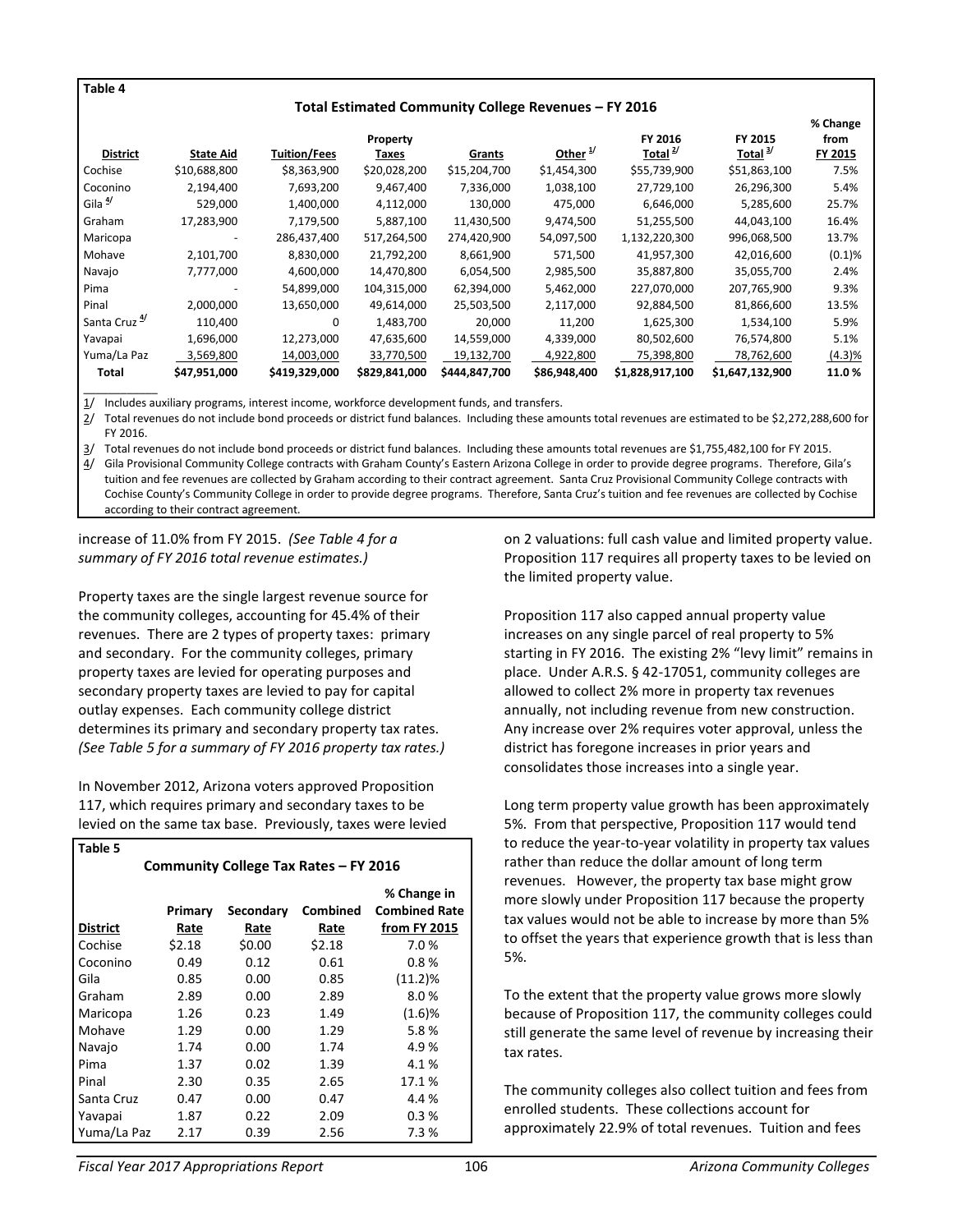| Table 6                                                             |                    |                    |          |  |  |  |  |
|---------------------------------------------------------------------|--------------------|--------------------|----------|--|--|--|--|
| Community College Resident Tuition and Fees – FY 2016               |                    |                    |          |  |  |  |  |
|                                                                     |                    |                    | % Change |  |  |  |  |
|                                                                     | Cost Per           | Annual             | from     |  |  |  |  |
| <b>District</b>                                                     | <b>Credit Hour</b> | Cost <sup>1/</sup> | FY 2015  |  |  |  |  |
| Cochise                                                             | \$77               | \$2,310            | 2.7%     |  |  |  |  |
| Coconino                                                            | 92                 | 2,760              | 3.4%     |  |  |  |  |
| Gila                                                                | 69                 | 2,080              | 4.0%     |  |  |  |  |
| Graham                                                              | 69                 | 2,080              | 4.0%     |  |  |  |  |
| Maricopa                                                            | 84                 | 2,520              | 0.0%     |  |  |  |  |
| Mohave                                                              | 88                 | 2,640              | 1.1%     |  |  |  |  |
| Navajo                                                              | 68                 | 2,040              | 3.0%     |  |  |  |  |
| Pima                                                                | 82                 | 2,460              | 7.0%     |  |  |  |  |
| Pinal                                                               | 82                 | 2,460              | 2.5%     |  |  |  |  |
| Santa Cruz                                                          | 77                 | 2,310              | 2.7%     |  |  |  |  |
| Yavapai                                                             | 75                 | 2,250              | 4.2%     |  |  |  |  |
| Yuma/La Paz                                                         | 78                 | 2,340              | 2.6%     |  |  |  |  |
| <b>Weighted Average</b>                                             | \$79               | \$2,469            | 1.6%     |  |  |  |  |
| Annual cost is for 30 hours a year, or 15 hours per semester.<br>1/ |                    |                    |          |  |  |  |  |

are assessed on a per credit hour basis. FY 2016 weighted average tuition (weighted for each district's proportion of the statewide FTSE count) is \$2,469 if a full-time student attends for 30 hours a year. The FY 2016 amount represents an increase of 1.6% from FY 2015. *(See Table 6 for FY 2016 resident tuition and fee rates.)*

Community colleges also receive grants and "other" revenue from a variety of sources. Combined, they account for approximately 29.1% of community college revenues. Grants traditionally come from the federal government, including: the U.S. Department of Education, Small Business Administration, National Science Foundation, and Health and Human Services. Revenue listed in the "other" category includes auxiliary programs, interest incomes, workforce development funds, and transfers.

### *Total Community College Expenditures*

*Table 7* shows total budgeted FY 2016 community college expenditures. In FY 2016, total budgeted expenditures are \$2,273,243,100. As mentioned previously, base operating revenues for FY 2016 are \$1,828,917,100; however, this figure does not include allocated fund balances or bond proceeds. Including these amounts, total available revenues are \$2,272,288,600. Of the total \$2,273,243,100 in expenditures, \$1,651,531,200, or 72%, of these expenditures are from the community colleges' General and Restricted Funds. This includes about \$525,218,100, or 23%, for instruction and \$259,787,600, or 11%, for administrative support.

Expenditures for auxiliary enterprises, including revenue generating retail and business services such as parking

| Table 7                                                   |                  |            |  |  |  |  |
|-----------------------------------------------------------|------------------|------------|--|--|--|--|
| <b>Community Colleges - FY 2016 Budgeted Expenditures</b> |                  |            |  |  |  |  |
| <b>General/Restricted Funds</b>                           | Total            | % of Total |  |  |  |  |
| Instruction                                               | \$525,218,100    | 23%        |  |  |  |  |
| <b>Public Service</b>                                     | 32,327,700       | 1%         |  |  |  |  |
| Academic Support                                          | 150,546,500      | 7%         |  |  |  |  |
| <b>Student Services</b>                                   | 156,819,600      | 7%         |  |  |  |  |
| Institutional Support                                     | 259,787,600      | 11%        |  |  |  |  |
| <b>Operation &amp; Maintenance</b>                        | 113,936,100      | 5%         |  |  |  |  |
| Scholarships/Grants                                       | 333,083,200      | 15%        |  |  |  |  |
| Contingency                                               | 79,812,400       | 3%         |  |  |  |  |
| <b>Subtotal</b>                                           | \$1,651,531,200  | 72%        |  |  |  |  |
|                                                           |                  |            |  |  |  |  |
| <b>Auxiliary Enterprises Fund</b>                         | \$176,653,200    | 8%         |  |  |  |  |
| Plant Fund                                                | 266,031,400      | 12%        |  |  |  |  |
| Debt Service                                              | 179,027,300      | 8%         |  |  |  |  |
| Total                                                     | \$ 2,273,243,100 | 100%       |  |  |  |  |

lots, book stores, and food service, are \$176,653,200, or 8% of the total. Plant Fund expenditures, which generally include capital costs, are \$266,031,400, or 12% of the total. The remaining \$179,027,300 is for debt service.

# *Community College Tuition Financing Districts*

Laws 2015, Chapter 306 renamed provisional community college districts established after December 31, 2014, to *community college tuition financing districts* and specified that the county board of supervisors will serve as the governing board to any community college tuition financing district. Gila and Santa Cruz are the only existing provisional districts and they were both established before December 31, 2014.

An area that wishes to form a community college but does not meet the minimum assessed valuation or population requirements in A.R.S § 15-1402 may form a tuition financing district. A tuition financing district is required to contract with an existing community college district to provide instruction and services to students.

# *Additional Legislation*

# *Community College Expenditure Limitation*

Laws 2016, Chapter 58 modifies the method for calculating community college expenditure limits, excludes certain types of expenditures from counting against the limit, and allows for an adjustment to the base expenditure limit.

The expenditure limit is determined by the Economic Estimates Commission (EEC) by adjusting the FY 1980 base limit by changes in estimated FTSE and inflation. Districts are required to submit FTSE estimates annually to the EEC, which uses those estimates to calculate new